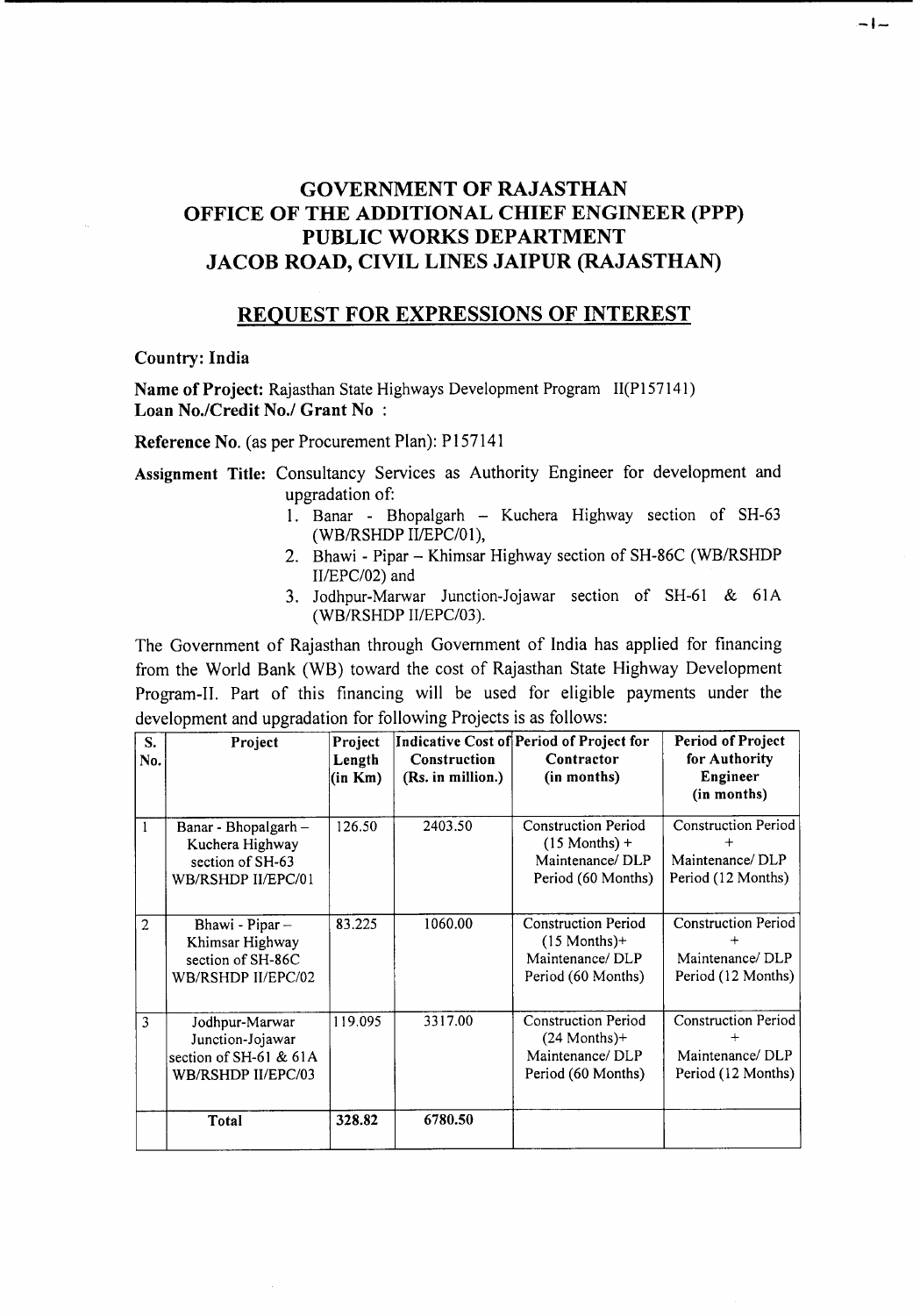- 1. The Consulting Services ("the Services") for Authority Engineer shall include review of Design, Drawings, Quality Assurance Plan, methodology, monthly progress report furnished by the Contractor, inspection of Construction Works and pre-construction review of manufacturer's test reports and standard samples of manufactured Materials, monitoring of Project, Quality Control and Making Engineering decisions, contract management, providing advisory services to the client for administering successful and timely implementation of the construction contract under EPC mode of development, which is envisaged to be completed in 15/24 months of construction period plus five years of performance based maintenance /defects liability period.
- 2. The Terms of Reference (TOR) for the assignment are attached at Annexure-I.
- 3. The Public Works Department Rajasthan, Jaipur (India) now invites eligible consulting firms ("Consultants") to indicate their interest in providing the Services. Interested Consultants should provide information demonstrating that they have the required qualifications and relevant experience to perform the Services in the format Annexure-II.
- 4. The Short listing criteria are as per Annexure-III.

-2-

- 5. The attention of interested Consultants is drawn to Section III, paragraphs, 3.14, 3.16, and 3.17 of the World Bank's "Procurement Regulations for Investment Procurement Financing (IPF) Borrowers" July 2016 Revised November 2017 ("Procurement Regulations"), setting forth the World Bank's policy on conflict of interest.
- 6. Consultants may associate with other firms to enhance their qualifications, but should indicate clearly whether the association is in the form of a joint venture and/or a subconsultancy. In the case of a joint venture, the maximum number of Joint Venture partners is limited to 2 (i.e. one lead  $+$  1 JV partners). Formulation of more than one JV/association with different partners for the same work is not allowed and all such proposal involving the firms shall be treated as non-responsive. If the consultant submits bids as sole applicant and also in JV/Association with another consultant, both bids shall be summarily rejected. No consultant shall submit more than one bid. All the partners in the joint venture shall be jointly and severally liable for the entire contract, if selected.
- 7. A Consultant will be selected in accordance with the Quality and Cost based Selection method set out in the Procurement Regulations for IPF Borrowers" July 2016 Revised November 2017("Procurement Regulations").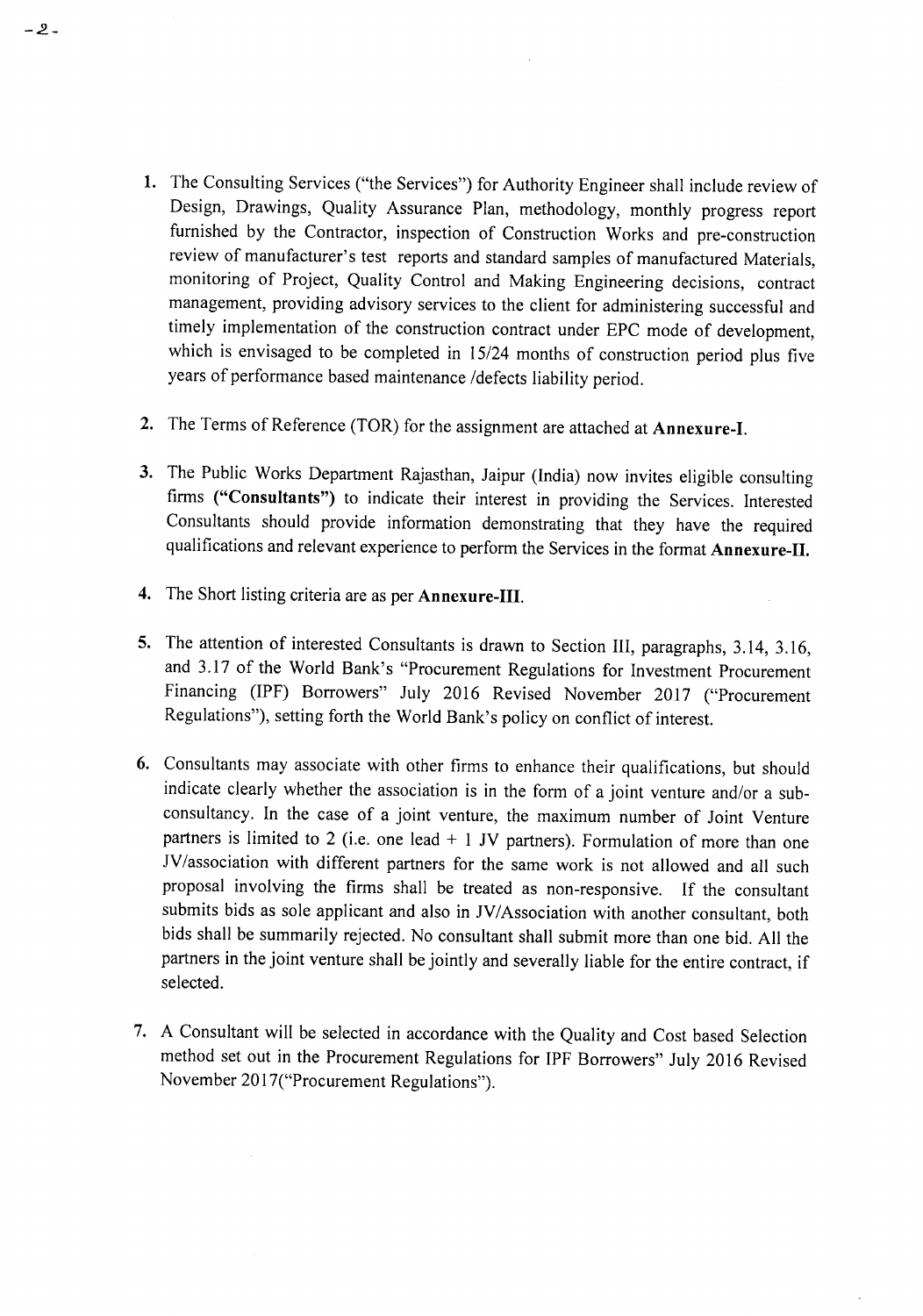8. Further information can be obtained from the address below during office hours i.e. 0930 to 1800 hours.

Office of Additional Chief Engineer (PPP) Mr. Anoop Kulshreshtha, Nirman Bhawan, Jacob Road Civil Lines, Jaipur -302006, Rajasthan, India Tele: +91 141 2223547 Email: aceppp.pwd@rajasthan.gov.in Website: http://www.pwd.rajasthan.gov.in

--- --- - -----------

- 9. The Consultants should note that along with online submission of Expression of Interest, a physical copy of the Expression of Interest(Eol) shall be submitted in the office mentioned above on *I* before due date.
- 10. The Expression of Interest along with all relevant documents should be submitted online on https://eproc.rajasthan.gov.in before the due date and time. i.e. March 05, 2018 upto 11:30 Hrs 1ST.
- 11. Physical Expression of Interest (EoI) in sealed envelope, complete in all respect, shall be submitted :-
	- to the address above, on or before 05.03.2018 by II :30 Hrs. 1ST.
	- a non-refundable Application Fee in the form of Demand Draft or Bankers Cheque of INR *10,0001-* (Rupees Ten Thousand) (inclusive of taxes if any) payable at Jaipur in favour of " Project Director (PPP), PWD, Jaipur", if downloaded from websites.
	- a non-refundable Processing Fee of INR 1000/-( Rupees One Thousand) in the form of Demand Draft or Bankers Cheque in favour of "MD RISL" payable at Jaipur.
- 12. The EOI shall be opened on 05.03.2018 by 12:30 Hrs. 1ST in the office of the Additional Chief Engineer (PPP) PWD Rajasthan Jaipur in the presence of applicants who choose to be present.
- 13. The step wise procedure of requesting Expression of Interest through e-procurement portal of the Employer is detailed below:

Online submission of bids through (Jovernment of Rajasthan e-portul http://eproc.rajasthan.gov.in, can be made by the interested bidders after enrolling with the above mentioned web site using the option "Click here to Enroll". This enrollment is free at this point of time. Possession of a Valid Class II/III Digital Signature Certificate (DSC) in the form of smart card/e-token in the Company's name is a prerequisite for registration and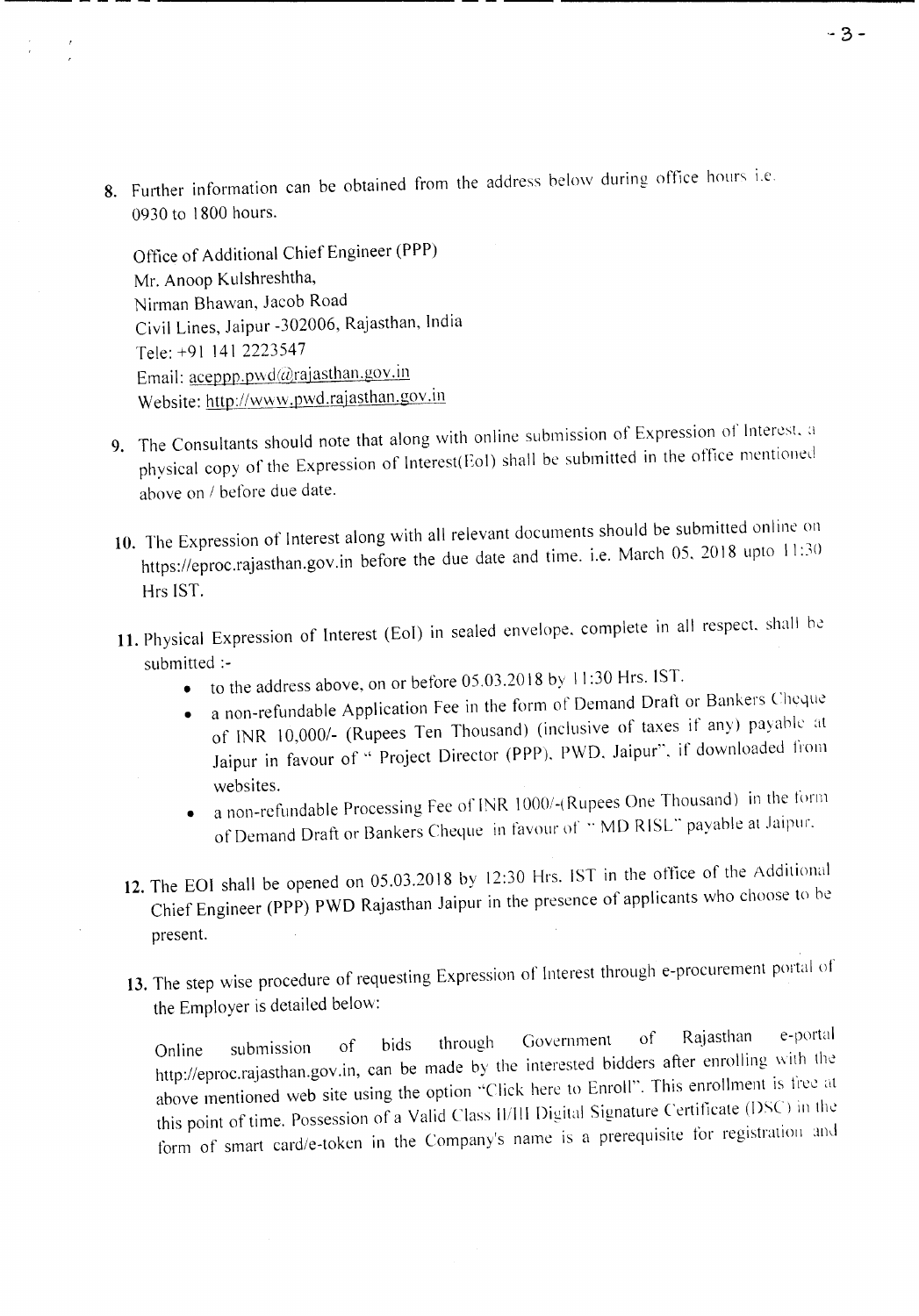participating in the bid submission activities through this web site. Digital Signature **Certificates can be obtained from the authorized certifying agencies, details of which are available in the web site** http://eproc.r~jasthan.gov.in **under the link "Information about DSC".** The web site also has user manuals with detailed guidelines on enrollment and participation in **the online bidding process. The user manuals can be downloaded for ready reference.**

 $-4-$ 

 $(\bm{w}^{\tau}_{\bm{k}})$  $46, 8$ <br> $400$ <br> $4222$ <br> $72238$ 

**Additional** Chief Engineer **(PPP) PWD**, Rajasthan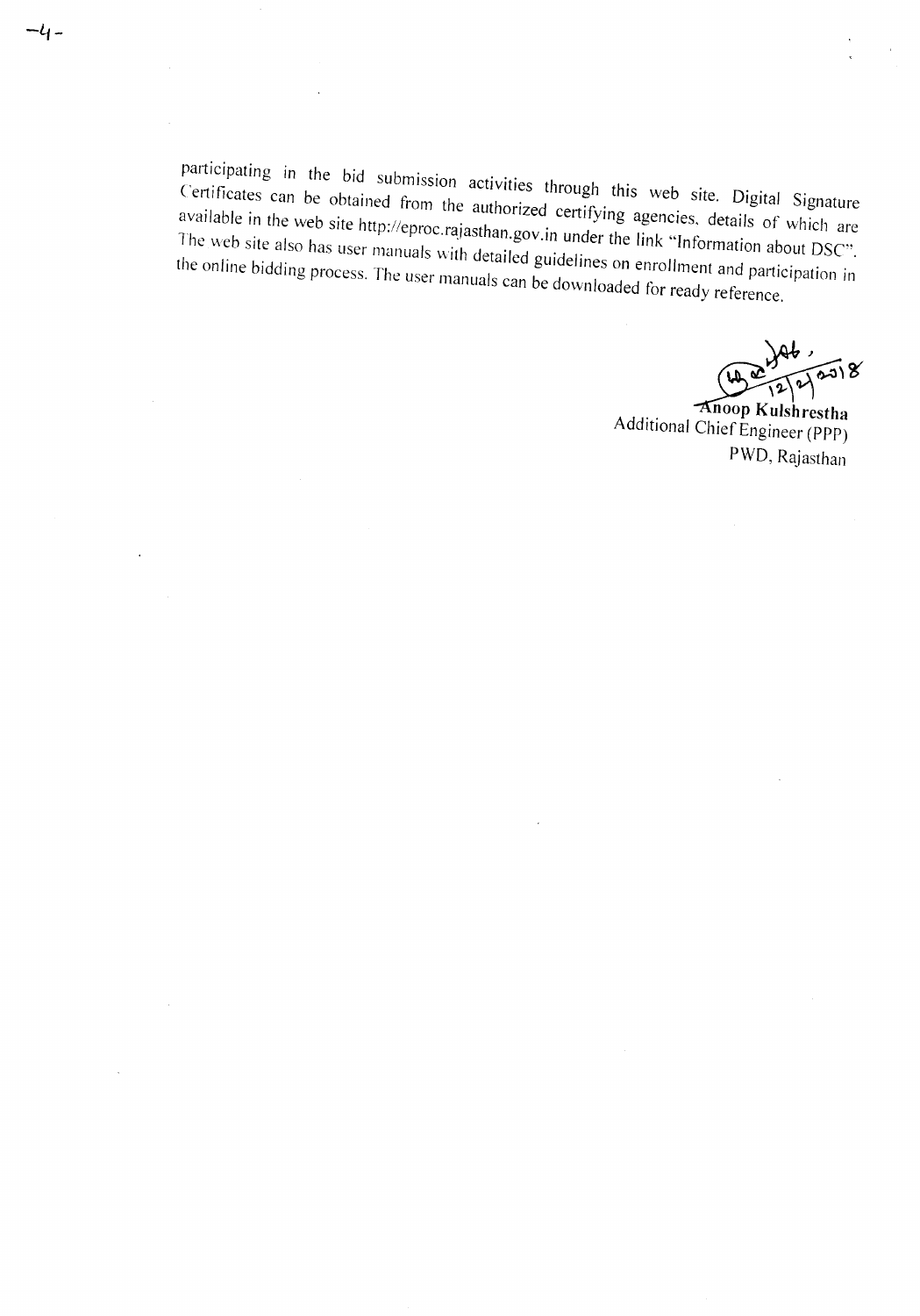#### Annexure-I

-5-

## TERMS OF REFERENCE FOR AUTHORITY'S ENGINEER

#### 1. Scope

L

1.1. The Terms of Reference (the "TOR") for the Authority Engineer pursuant to the following EPC Contracts are being specified as under:

| Project                                                                              | Project<br>Length<br>(Km) | <b>Indicative Cost</b><br>of Construction<br>(Rs in million.) |
|--------------------------------------------------------------------------------------|---------------------------|---------------------------------------------------------------|
| Banar - Bhopalgarh - Kuchera Highway section of SH-63<br>WB/RSHDP II/EPC/01          | 126.50                    | 2403.50                                                       |
| Bhawi - Pipar – Khimsar Highway section of SH-86C<br>WB/RSHDP II/EPC/02              | 83.225                    | 1060.00                                                       |
| Jodhpur-Marwar Junction-Jojawar section of SH-61 & 61A 119.095<br>WB/RSHDP II/EPC/03 |                           | 3317.00                                                       |

1.2. The TOR shall apply to construction and maintenance of the Project Highway.

#### 2. General

- 2.1. The Authority's Engineer shall discharge its duties in a fair, impartial and efficient manner, consistent with the highest standards of professional integrity and Good Industry Practice.
- 2.2. The Authority's Engineer shall perform the duties and exercise the authority in accordance with the provisions of Agreement, but subject to obtaining prior written approval of the Authority before determining:
	- (a) Any Time Extension.

 $\mathcal{L}$ 

- (b) Any additional cost to be paid by the Authority to the Contractor;
- (c) The Termination Payment; or
- (d) Any other matter which is not specified in (a), (b) or (c) above and which creates an obligation or liability on either Party for a sum exceeding 0.2% of Contract Price.
- 2.3. The Authority's Engineer shall submit regular periodic reports, at least once every month, to the Authority in respect of its duties and functions under this Agreement. Such reports shall be submitted by the Authority's Engineer within 10 (ten) days of the beginning of every month.
- 2.4. The Authority's Engineer shall inform the Contractor of any delegation of its duties and responsibilities to its suitably qualified and experienced personnel; provided, however, that it shall not delegate the authority to refer any matter for the Authority's prior approval.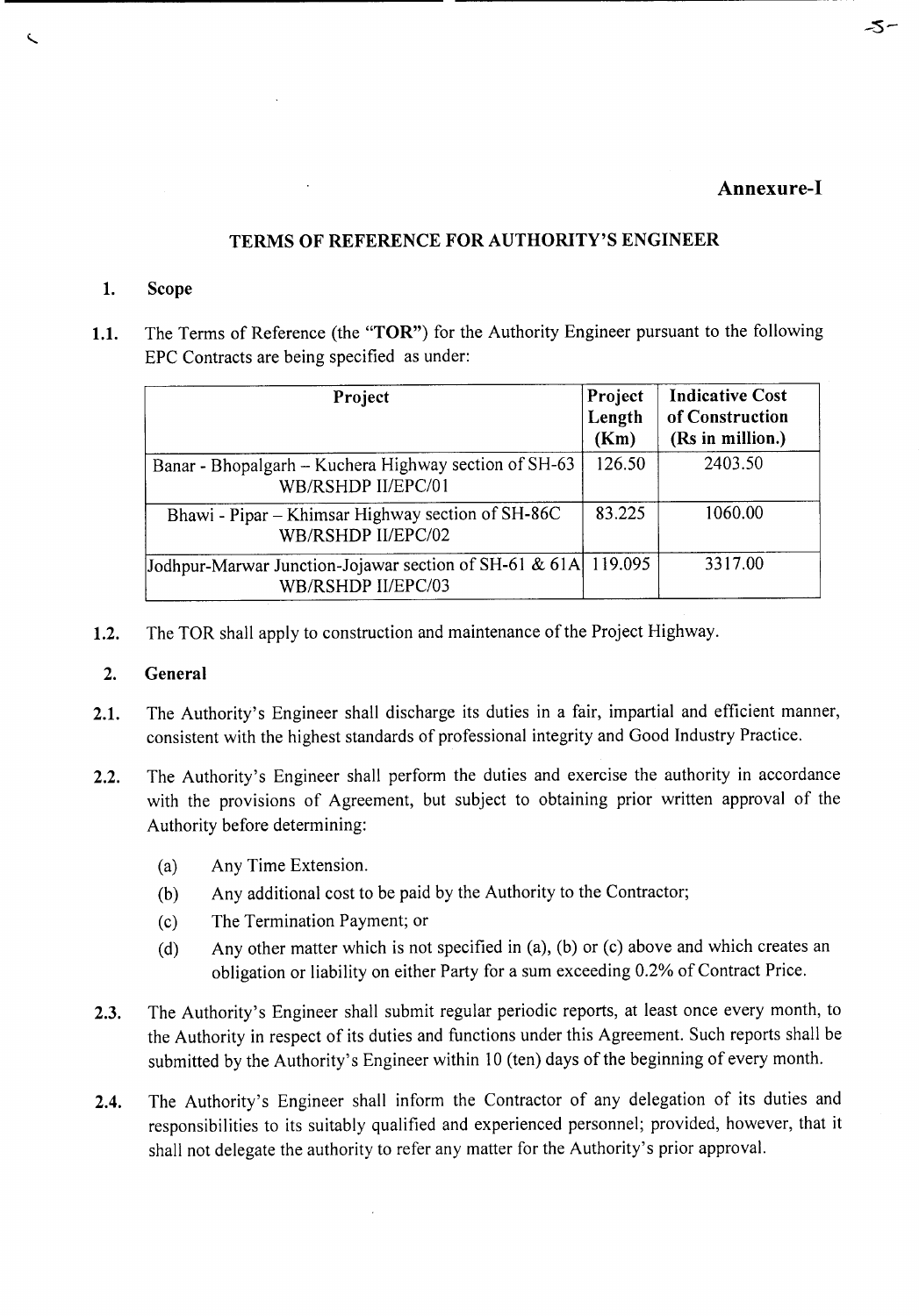- 2.5. The Authority's Engineer shall aid and advise the Authority on any proposal for Change of Scope.
- 2.6. In the event of any disagreement between the Parties regarding the meaning, scope and nature of Good Industry Practice, as set forth in any provision of the Agreement, the Authority's Engineer shall specify such meaning, scope and nature by issuing a reasoned written statement relying on good industry practice and authentic literature.

## 3. Construction Period

- 3.1. During the Construction Period, the Authority's Engineer shall review the Drawings furnished by the Contractor along with supporting data, including the geo-technical and hydrological investigations, characteristics of materials from borrow areas and quarry sites, topographical surveys, and the recommendations of the Safety Consultant in accordance with the provisions of EPC Agreement. The Authority's Engineer shall complete such review and send its observations to the Authority and the Contractor within 15 (fifteen) days of receipt of such Drawings; provided, however that in case of a Major Bridge or Structure, the aforesaid period of 15 (fifteen) days may be extended upto 30 (thirty) days. In particular, such comments shall specify the conformity or otherwise of such Drawings with the Scope of the Project and Specifications and Standards.
- 3.2. The Authority's Engineer shall review any revised Drawings sent to it by the Contractor and furnish its comments within 10 (ten) days of receiving such Drawings.
- 3.3. The Authority's Engineer shall review the Quality Assurance Plan submitted by the Contractor and shall convey its comments to the Contractor within a period of 21 (twenty- one) days stating the modifications, if any, required thereto.
- 3.4. The Authority's Engineer shall complete the review of the methodology proposed to be adopted by the Contractor for executing the Works, and convey its comments to the Contractor within a period of 10 (ten) days from the date of receipt of the proposed methodology from the Contractor.
- 3.5. The Authority's Engineer shall grant written approval to the Contractor, where necessary, for interruption and diversion of the flow of traffic in the existing lane(s) of the Project Highway for purposes of maintenance during the Construction Period in accordance with the provisions of EPC Agreement.
- 3.6. The Authority's Engineer shall review the monthly progress report furnished by the Contractor and send its comments thereon to the Authority and the contractor within 7 (seven) days of receipt of such report.
- 3.7. The Authority's Engineer shall inspect the Construction Works and the Project Highway and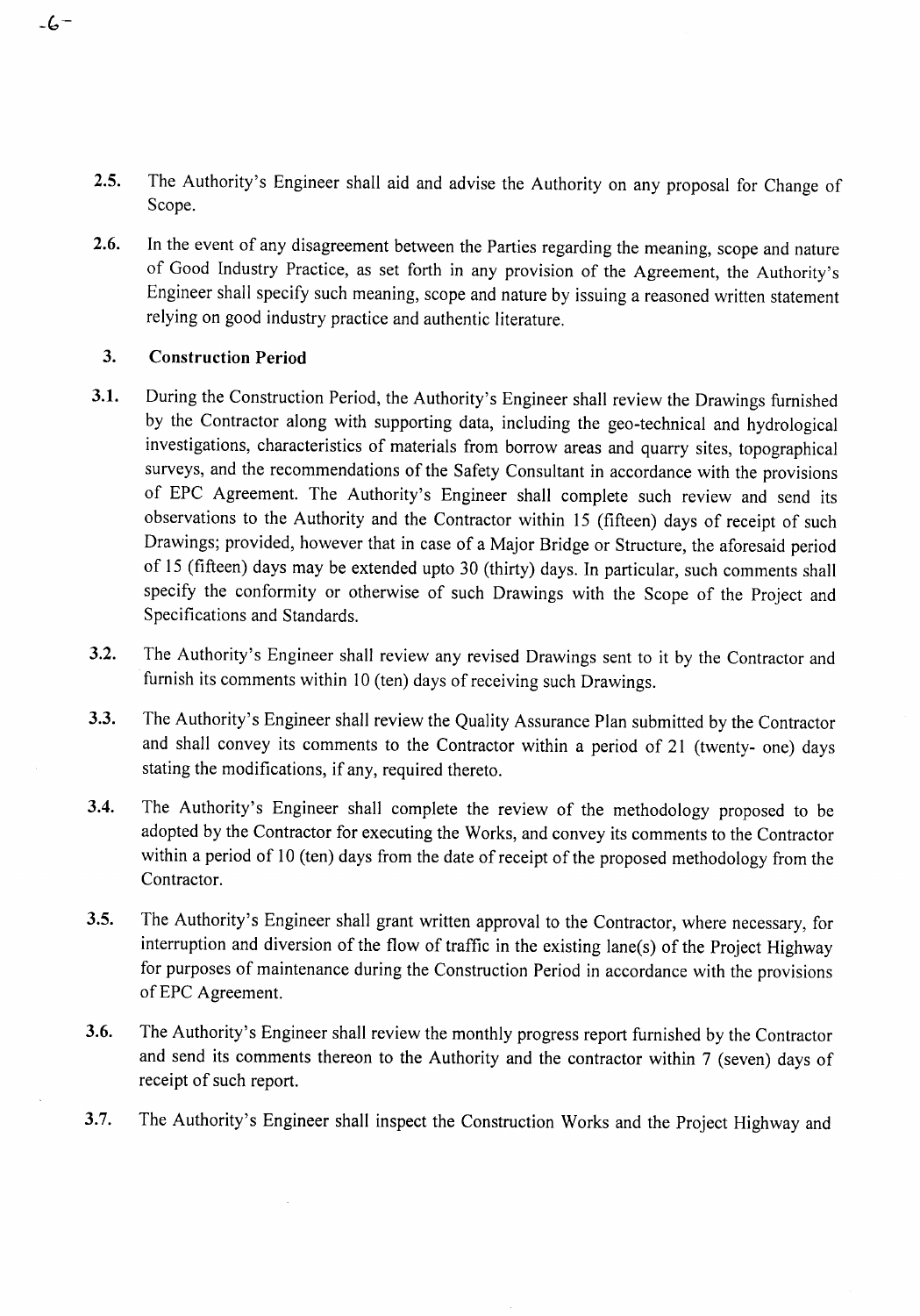shall submit a monthly Report bringing out the results of inspections and the remedial action taken by the Contractor in respect of Defects or deficiencies. In particular, the Authority's Engineer shall include in its Report, the compliance of the recommendations made by the Safety Consultant.

3.8. The Authority's Engineer shall conduct the pre-construction review of manufacturer's test reports and standard samples of manufactured Materials, and such other Materials as the Authority's Engineer may require.

**------------------------------------------------------** -------

- 3.9. For determining that the Works conform to Specifications and Standards, the Authority's Engineer shall require the Contractor to carry out, or cause to be carried out, tests at such time and frequency and in such manner as specified in the Agreement and in accordance with Good Industry Practice for quality assurance. For purposes of this, the tests specified in the IRC Special Publication-ll (Handbook of Quality Control for Construction of Roads and Runways) and the Specifications for Road and Bridge Works issued by MORTH (the "Quality Control Manuals") or any modifications/substitution thereof shall be deemed to be tests conforming to Good Industry Practice for quality assurance.
- 3.10. The Authority's Engineer shall test check all the quantity or number of tests prescribed for each category or type of test for quality control by the Contractor.
- 3.11. The timing of tests referred to and the criteria for acceptance/rejection of their results shall be determined by the Authority's Engineer in accordance with the Quality Control Manuals. The tests shall be undertaken on a random sample basis and shall be in addition to and independent of, the tests that may be carried out by the Contractor for its own quality assurance in accordance with Good Industry Practice.
- 3.12. In the event that results of any tests conducted establish any Defects or Deficiencies in the Works, the Authority's Engineer shall require the Contractor to carry out remedial measures.
- 3.13. The Authority's Engineer may instruct the Contractor to execute any work which is urgently required for the safety of the Project Highway, whether because of an accident, unforeseeable event or otherwise; provided that in case of any work required on account of a Force Majeure Event, the provisions of EPC Agreement shall apply.
- 3.14. In the event that the Contractor fails to achieve any of the Project Milestones, the Authority's Engineer shall undertake a review of the progress of construction and identify potential delays, if any. If the Authority's Engineer shall determine that completion of the Project Highway is not feasible within the time specified in the Agreement, it shall require the Contractor to indicate within 15 (fifteen) days the steps proposed to be taken to expedite progress, and the period within which the Project Completion Date shall be achieved. Upon receipt of a report from the Contractor, the Authority's Engineer shall review the same and send its comments to the Authority and the Contractor forthwith.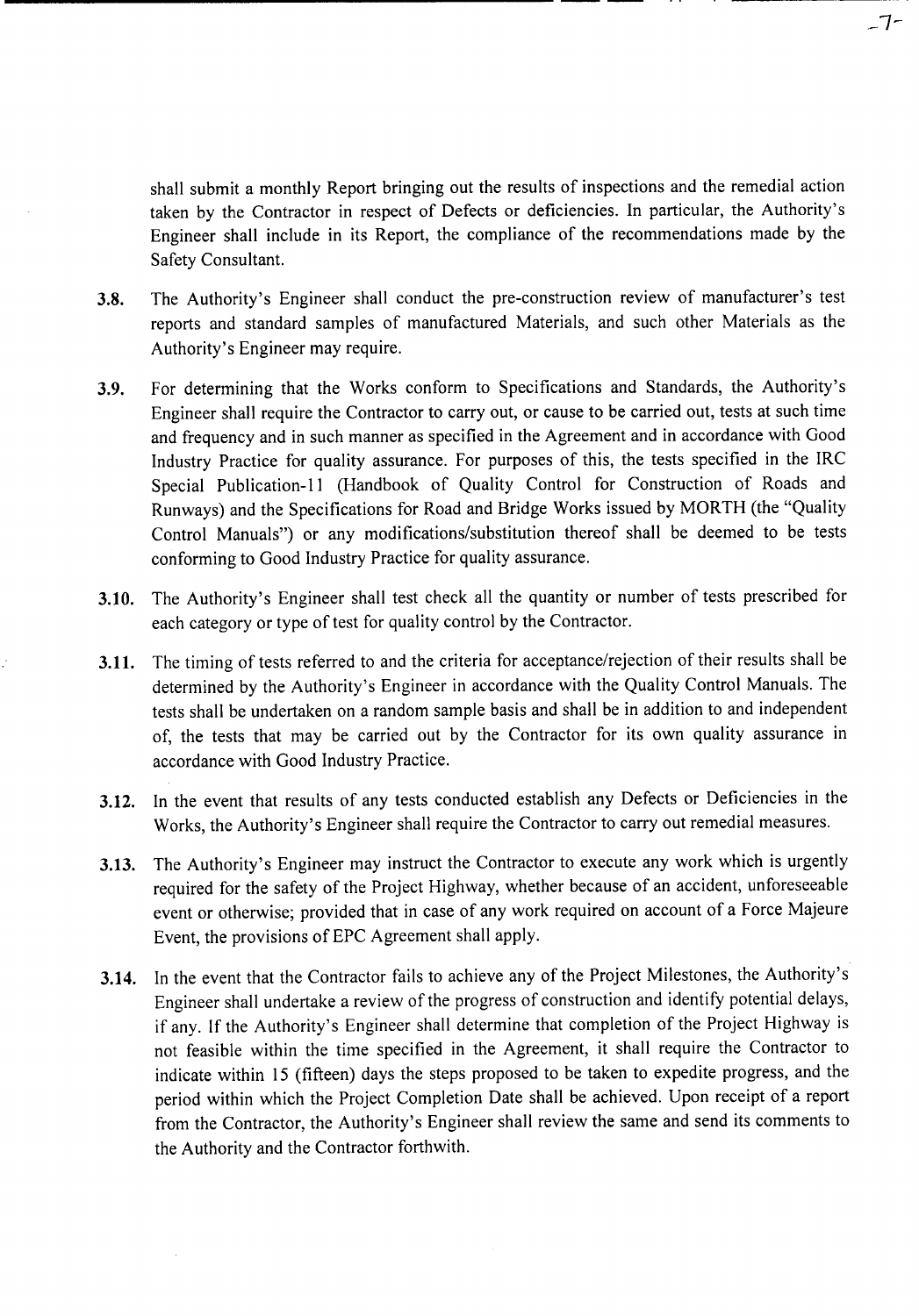- **3.15.** The Authority's Engineer shall obtain from the Contractor a copy of all the Contractor's quality control records and documents before the Completion Certificate is issued pursuant to Clause of EPC Agreement.
- **3.16.** Authority's Engineer may recommend to the Authority suspension of the whole or part of the Works if the work threatens the safety of the Users and pedestrians. After the Contractor has carried out remedial measure, the Authority's Engineer shall inspect such remedial measures forthwith and make a report to the Authority recommending whether or not the suspension hereunder may be revoked.
- **3.17.** In the event that the Contractor carries out any remedial measures to secure the safety of suspended works and users, and requires the Authority's Engineer to inspect such works, the Authority's Engineer shall inspect the suspended works within 3 (three) days of receiving such notice, and make a report to the Authority forthwith, recommending whether or not such suspension may be revoked by the Authority.
- **3.18.** The Authority's Engineer shall carry out, or cause to be carried out, all the Tests specified in Schedule-K and issue a Completion Certificate or Provisional Certificate as the case may be. For carrying out its functions under this Paragraph and all matters incidental thereto, the Authority's Engineer shall act under and in accordance with the provisions of Articles and Schedule of Agreement with Contractor.

#### **4. Maintenance Period**

 $\mathcal{S}$  -

- **4.1.** The Authority's Engineer shall aid and advise the Contractor in the preparation of its monthly Maintenance Programme and for this purpose carry out a joint monthly inspection with Contractor.
- **4.2.** The Authority's Engineer shall undertake regular inspections, at least once every month to evaluate compliance with the Maintenance Requirements and submit a Maintenance Inspection Report to the Authority and the Contractor.
- **4.3.** The Authority's Engineer shall specify the tests, if any, that the Contractor shall carry out, or cause to be carried out, for the purpose of determining that the Project Highways is in conformity with the Maintenance Requirements. It shall monitor and review the results of such tests and remedial measures, if any, taken by the Contractor in this behalf.
- **4.4.** In respect of any defect or deficiency referred to, the Authority's Engineer shall, in conformity with Good Industry Practice, specify the permissible limit of deviation or deterioration with reference to the Specifications and Standards and shall also specify the time limit for repair or rectification of any deviation or deterioration beyond the permissible limit.
- **4.5.** The Authority's Engineer shall examine the request of the Contractor for closure of any lane(s)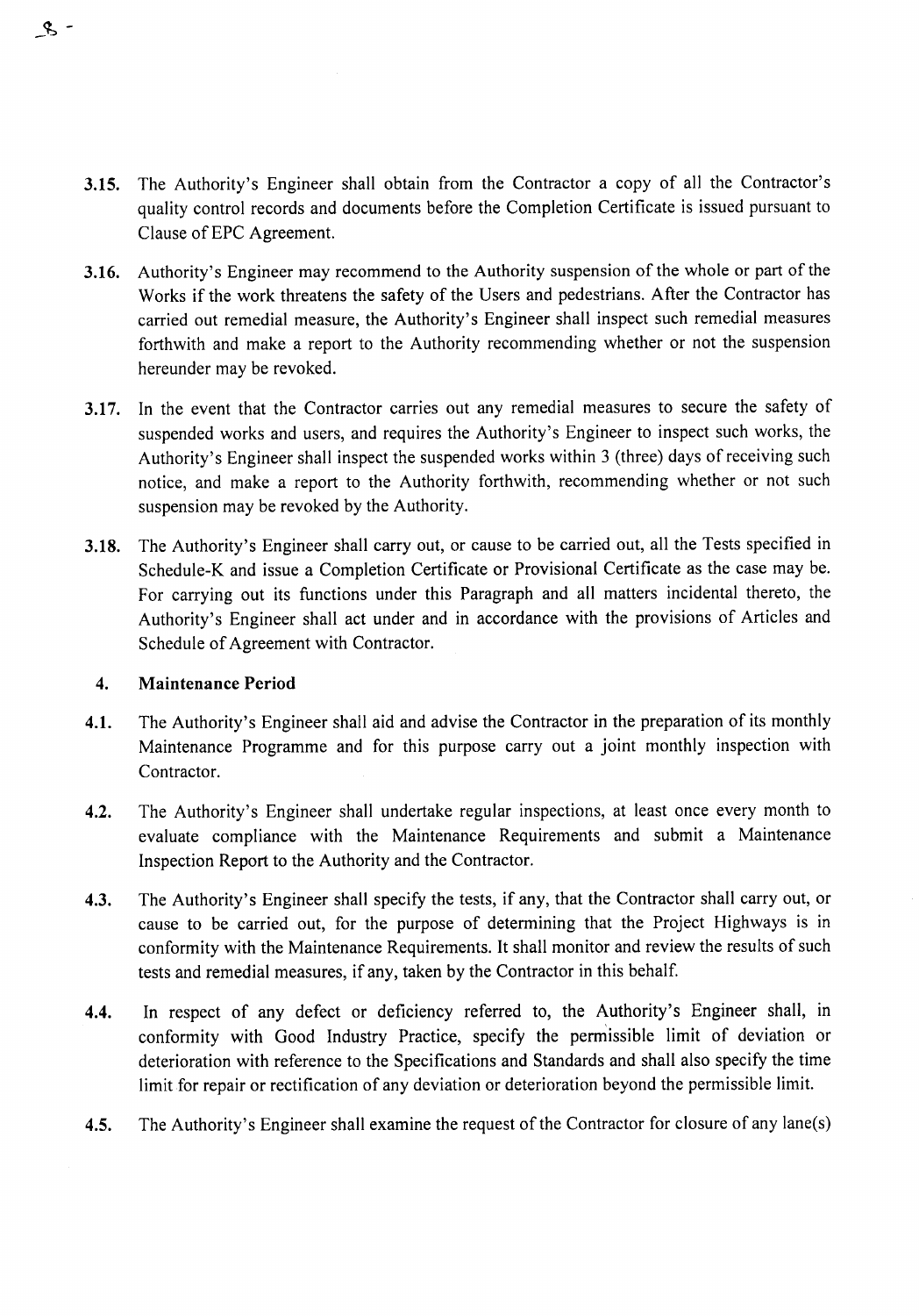of the Project Highways for undertakings maintenance/repair thereof, and shall grant permission with such modifications, as it may deem necessary, within 5 (five) days of receiving a request from the Contractor. Upon expiry of the permitted period of closure, the Authority's Engineer shall monitor the reopening of such lane (s), and in case of delay, determine the Damages payable by the Contractor to the Authority under Clause of EPC Agreement

#### 5. Determination of costs and time

- 5.1. The Authority's Engineer shall determine the costs, and/or their reasonableness, that are required to be determined by it under the Agreement.
- 5.2. The Authority's Engineer shall determine the period of Time Extension that is required to be determined by it under the Agreement.
- 5.3. The Authority's Engineer shall consult each Party in every case of determination in accordance with the provisions of Clause of EPC Agreement.

#### 6. Payments

- 6.1. The Authority's Engineer shall withhold payments for the affected works for which the Contractor fails to revise and resubmit the Drawings to the Authority's Engineer in accordance with the provision of Clause of EPC Agreement.
- 6.2. Authority's Engineer shall
	- a) within 10 (ten) days of receipt of the Stage Payment Statement from the Contractor pursuant to Clause, determine the amount due to the Contractor and recommend the release of 90 (ninety) percent of the amount so determined as part payment, pending issue of the Interim Payment Certificate; and
	- b) within 15 (fifteen) days of the receipt of the Stage Payment Statement referred to in Clause, deliver to the Authority and the Contractor an Interim Payment Certificate certifying the amount due and payable to the Contractor, after adjustments in accordance with the provisions of Clause of EPC Agreement.
- 6.3. The Authority's Engineer shall, within 15 (fifteen) days of receipt of the Monthly Maintenance Statement from the Contractor pursuant to Clause of EPC Agreement, verify the Contractor's monthly statement and certify the amount to be paid to the Contractor in accordance with the provisions of the Agreement.
- 6.4. The Authority's Engineer shall certify final payment with 30 (thirty) days of the receipt of the final payment statement of Maintenance in accordance with the provisions of Clause of EPC Agreement.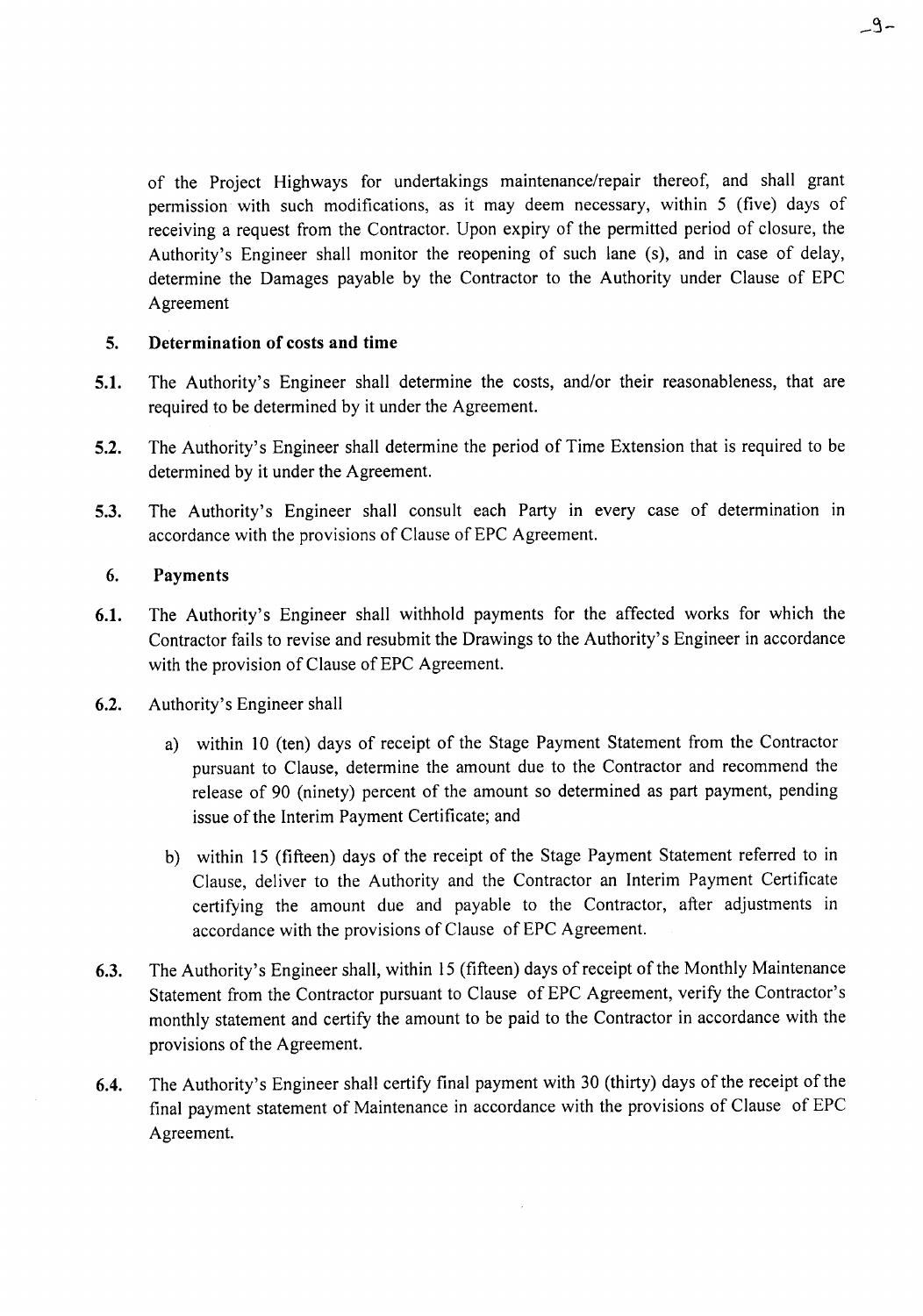#### 7. Other duties and functions

The Authority's Engineer shall perform all other duties and functions as specified in the Agreement.

## 8. Miscellaneous

- 8.1. A copy of all communications, comments, instructions, Drawings or Documents sent by the Authority's Engineer to the Contractor pursuant to this TOR, and a copy of all the test results with comments of the Authority's Engineer thereon, shall be furnished by the Authority's Engineer to the Authority forthwith.
- 8.2. The Authority's Engineer shall retain at least one copy each of all Drawings and Documents received by it, including 'as-built' Drawings and keep them in its safe custody.
- 8.3. Within 90 (ninety) days of the Project Completion Date, the Authority's Engineer shall obtain a complete set of as built Drawings in 2 (two) hard copies and in micro film form or in such other medium as may be acceptable to the Authority, reflecting the Project Highway as actually designed, engineered and constructed, including an as-built survey illustrating the layout of the Project Highway and setback lines, if any, of the buildings and structures forming part of project Facilities; and shall hand them over to the Authority against receipt thereof.
- 8.4. The Authority's Engineer, if called upon by the Authority or the Contractor or both, shall mediate and assist the Parties in arriving at an amicable settlement of any Dispute between the Parties.
- 8.5. The Authority's Engineer shall inform the Authority and the Contractor of any event of Contractor's Default within one week of its occurrence.

# 9. PERFORMANCE CLAUSE

Authority's Engineers shall be expected to fully comply with all the provisions of the 'Terms of Reference', and shall be fully responsible for supervising the Designs, Construction and maintenance and operation of the facility takes place in accordance with the provisions of the EPC Agreement and other schedules. Any failure of the Authority Engineer in notifying to Employer and the Contractor on non-compliance of the provisions of the EPC Agreement and other schedules by the EPC Contractor, non-adherence to the provision of ToR and non- adherence to the time schedule prescribed under ToR shall amount to nonperformance.

The Authority's Engineer shall appoint its authorized representative, who shall issue on behalf of the Authority's Engineer, the Provisional Completion Certification and Completion Certificate along with the Team Leader and shall carry out any such task as may be decided by Employer. The Authority's Engineer shall take prior approval of Employer before issuing Provisional Completion Certification and Completion Certificate.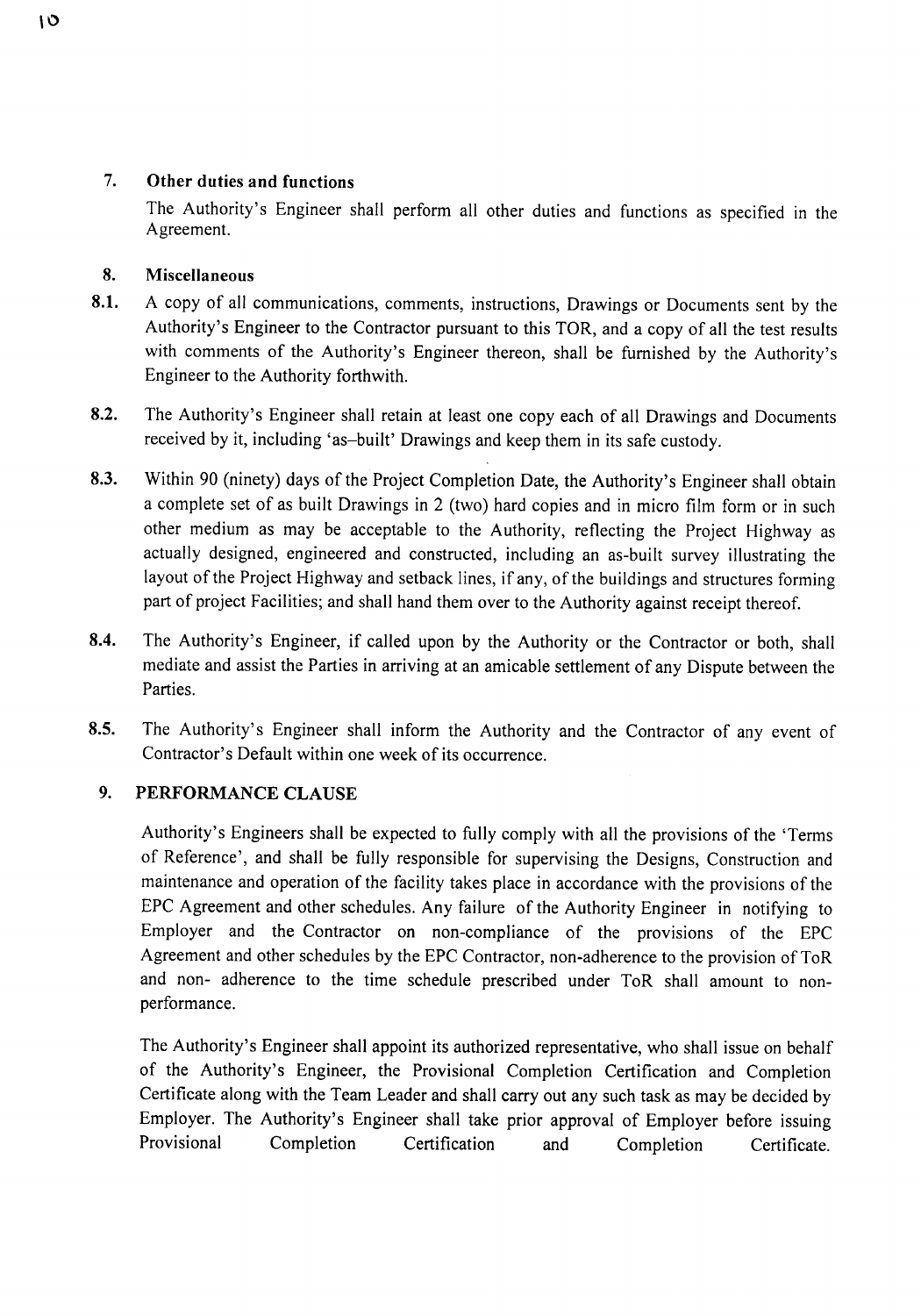# **Annexure-II**

- 1. Name of the package applied for:-
- 2. Year of establishment of firm \*

| Consultant                                                                    | Year of<br>Establishment | Country | <b>Type of Organization</b> |  |                                   |  |  |
|-------------------------------------------------------------------------------|--------------------------|---------|-----------------------------|--|-----------------------------------|--|--|
|                                                                               |                          |         | Individual                  |  | Partnership   Corporation   Other |  |  |
| Individual / Lead<br>Partner (of $JV$ )/<br>Minor Partner of<br>JV/Associate. |                          |         |                             |  |                                   |  |  |

· -- --- -----------------------------------------------------------------------

NOTE: - Year of Establishment of Lead Partner of IV shall be considered.

- \*Copy of Certificate of incorporation shall be submitted.
- 3. Office/Business Address/Telephone nos./Cable Address.
- 4. Narrative description of firm (Not more than 2 sheets)
- 5. Name of two (2) principals who may be contacted with title and telephone number/fax number/e-mail.
- 6. Financial Statement of the last three years.

|      | S.No. Particular                         | $2016-17$   2015-16   2014-15 |  |
|------|------------------------------------------|-------------------------------|--|
|      | Annual turnover from Consulting business |                               |  |
| ii.  | <b>Total Assets</b>                      |                               |  |
| iii. | <b>Current Assets</b>                    |                               |  |

Note: Balance Sheet/ Auditor Certificate of last 3 years (FY 2014-2015, FY 2015-2016 and FY 2016-2017) shall be submitted as evidence of Annual Turnover.

7. Experience as Independent Consultant/Construction supervision of Highway projects, separately for PPP and non-PPP Projects during the last 7 years. \*\*\*

| S.No. | Projects<br>Name/Year<br>Sole Consultant/<br>Lead Partner of<br><b>JV/JV</b> Partner/ as<br>associate<br>Consultant | Type<br>οf<br>Services<br>rendered               | Description<br>of Highway<br>Project /<br>Length<br>(kms) | Client (with<br>Complete<br>address,<br>contact<br>person,<br>telephone<br>Nos. and<br>$\Gamma_{\text{max}}$ . Mass | Total Fee for<br>the<br>Consultancy<br>(NR) | Fee received<br>by Applicant<br>(in case of JV<br>Assignment / Association) | $%$ age<br>of total fee<br>received by<br>the firm | Approx.<br>Cost of<br>Highway q <sup>2</sup><br>Project <b>Q</b> |    |
|-------|---------------------------------------------------------------------------------------------------------------------|--------------------------------------------------|-----------------------------------------------------------|---------------------------------------------------------------------------------------------------------------------|---------------------------------------------|-----------------------------------------------------------------------------|----------------------------------------------------|------------------------------------------------------------------|----|
|       | $\overline{2}$                                                                                                      | 3                                                | 4                                                         |                                                                                                                     | 6                                           | 7                                                                           | 8                                                  | 9                                                                | 10 |
|       |                                                                                                                     | 2.<br>$\overline{3}$ .<br>$\overline{2}$ .<br>3. | B. Project in progress                                    | A. Completed/Substantially completed projects:                                                                      |                                             |                                                                             |                                                    |                                                                  |    |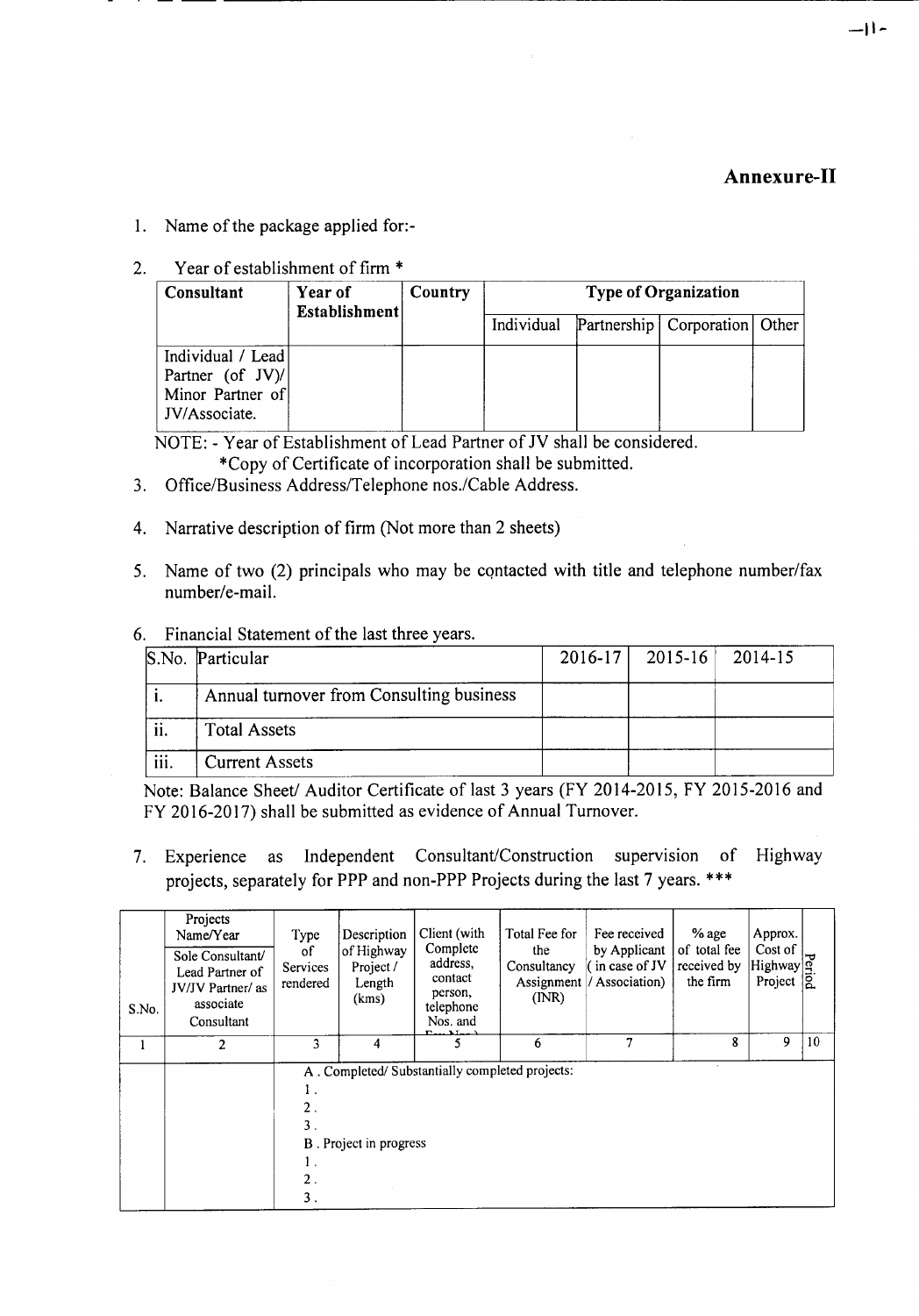8. Experience in *DPRI* Feasibility Study cum Preliminary Design Report preparation of 2/4/6 laning / Bridge Highway Projects separately for the PPP and non-PPP projects during the last 7 years. \*\*\*

| S.NO. | Projects<br>Name/Year<br>Sole Consultant/<br>Lead Partner of<br>JV/JV Partner/ as<br>associate<br>Consultant | Type of<br>Services<br>rendered | Length<br>οf<br>Project<br>(kms) | Client (with<br>Complete<br>address, contact<br>person.<br>telephone Nos.<br>and Fax Nos.) | Total Fee for<br>the Consultancy<br>Assignment<br>(INR) | Fee received<br>by Applicant (<br>in case of JV /<br>Association) | $%$ age<br>of total fee<br>received by<br>the firm | Period |
|-------|--------------------------------------------------------------------------------------------------------------|---------------------------------|----------------------------------|--------------------------------------------------------------------------------------------|---------------------------------------------------------|-------------------------------------------------------------------|----------------------------------------------------|--------|
|       |                                                                                                              |                                 |                                  |                                                                                            | 6                                                       | 7                                                                 |                                                    | 9      |

- \*\*\*a)2/4/6 lane/Bridge work as applicable for the project for which RFP is invited. For 2 lane projects experience of 4/6 lane also to be considered with a multiplication factor of 1.5. Experience of 2 lane will be considered for 4/6 laning projects with a multiplication factor of 0.75. For standalone bridge projects, experience in bridge work (either standalone project or as a part of road project) only be considered.
- b) Only those projects, to be included in the table which are Highways Projects and for which client's certificates from the concerned Government agencies are enclosed.
- c) The details of bridges having length more than 200m (500m in case the project consist of bridges of length more than 500m) in the listed projects is to be specifically mentioned.
- d) The weightage given for experience of a firm would depend on the role of the firm in the respective assignments. The firm's experience would get full credit if it was the sole firm in the respective assignment. If the applicant firm has completed projects as IV with some other firms, weightage shall be given as per the JV share\*\*\*. However if the applicant firm has executed the project as associate with some other firms, 25% weightage shall be given to the applicant firm for the projects completed under such association
- e) For weightage of experience in any past Consultancy assignment, experience certificate from the client shall be submitted. In absence of clear demarcation of IV share in client certificate, the weightage will be treated as 60 % for lead partner and 40% for minor partner. Annual turnover duly certified by Chartered Accountant shall be accepted. In case of non-availability of such documents no weightage of turnover/experience will be considered.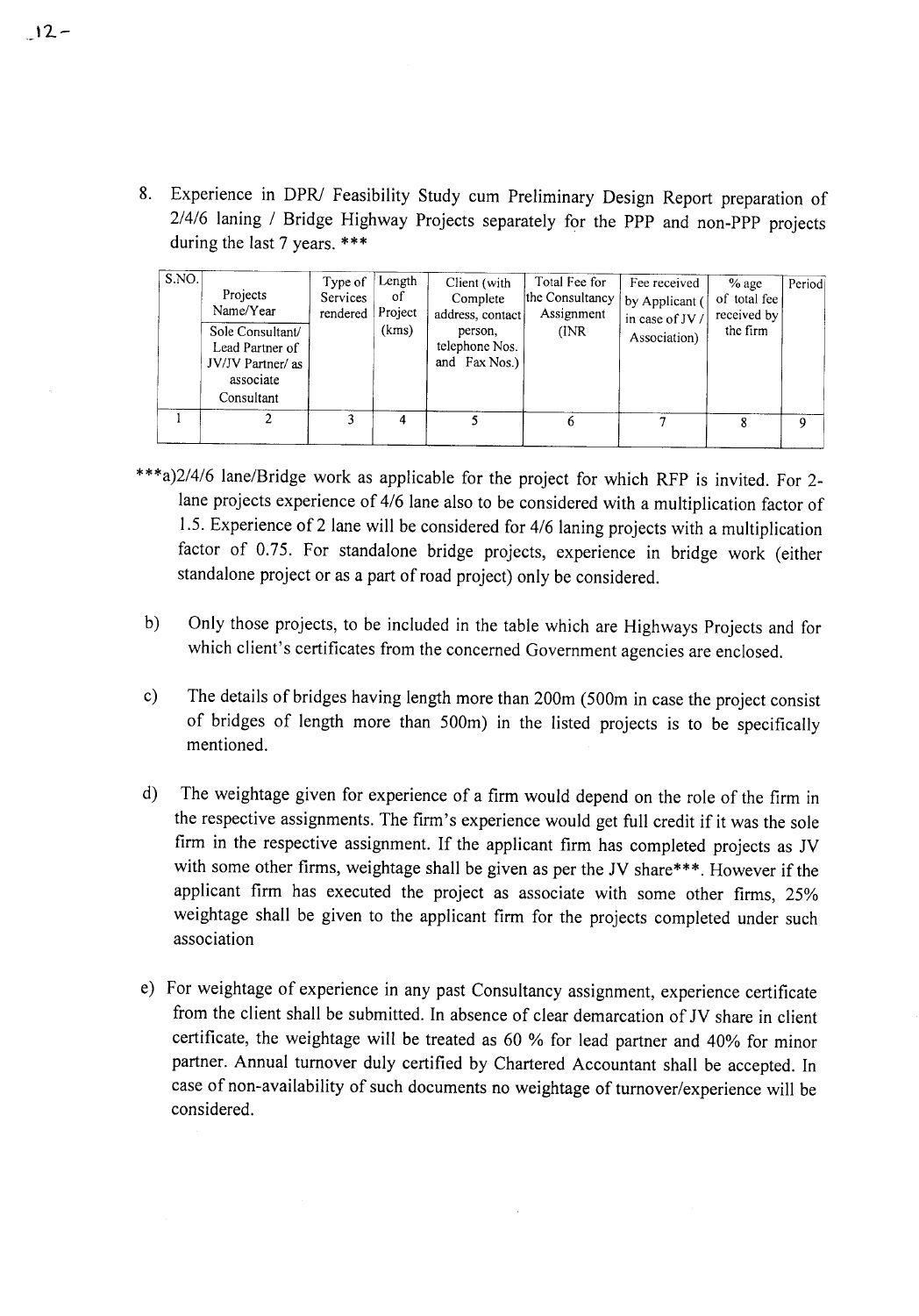9. Assignments on hand including those for which the Letter of Acceptance from the clients received as on 7 days prior to due date for submission of REOI: The details shall be given in the following format:

| S.<br>No | Name<br>of<br>Assignment |     | Client Role of the firm Date of letter<br>Sole, Lead/<br>Other in JV or | or<br>Acceptance  | Agreement<br>if signed | Date of<br>Present<br>status<br>of Assignment | Team Members provided | by the<br>firm |          |
|----------|--------------------------|-----|-------------------------------------------------------------------------|-------------------|------------------------|-----------------------------------------------|-----------------------|----------------|----------|
|          |                          |     | sub-consultant                                                          |                   |                        |                                               | Name                  | <b>DOB</b>     | Position |
| U,       | $\rm(2)$                 | (3) | $\left( 4\right)$                                                       | $\left( 5\right)$ | (6)                    |                                               | $\left(8\right)$      | (9)            | (10)     |
|          |                          |     |                                                                         |                   |                        |                                               |                       |                |          |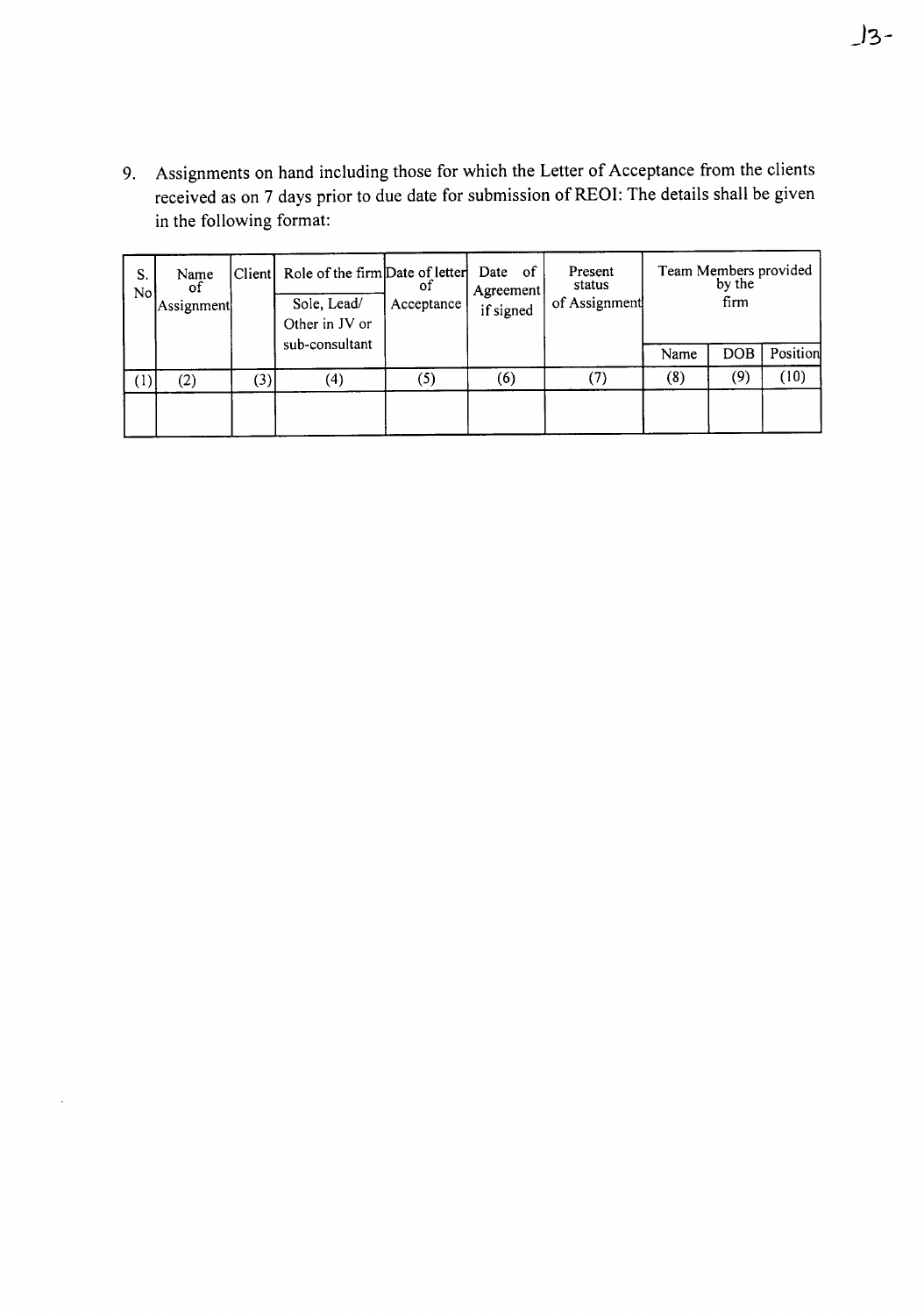#### Annexure-III

#### (A) Eligibility criteria for sale applicant firm. Experience of the firm in last 7 years Annual<br>
Turnover\*\*\*<br>
Turnover\*\*\* No~-----------------------.----------------------~ Turnover\*\*\* Preparation ofDPR Project Supervision*I* I'C (NH/SH/Equivalent) (NWSH/Equivalent) Annual turnover (updated average of last 3 years) of the firm from consultancy business should be equal to or more than 2% of Indicative Cost of Construction S. 1 The firm should have (a) minimum experience of preparation of Detailed Project Report/ Feasibility Study cum Preliminary Design Report of 2/4/6 laning/Bridge project of aggregate length equal to 2 times or more of similar category for which REOI is invited. The firm should have minimum experience of Project Supervision/ Independent Engineer/ Authority's Engineer of 2/4/6 laning/Bridge project of aggregate length equal to 3 times or more of similar category for which RFP is invited. 1 Firm should also have (b) prepared *DPR!* Feasibility Study cum Preliminary Design Report for at least one project of similar category of 2/4/6 laning / bridge work of 40% of project length. Firm should also have experience of Project Supervision/ Independent Engineer/ Authority' Engineer of at least one project of similar category of 2/4/6 laning/bridge work of length equal to 40% of project.

**Short listing Criteria** 

(B) Eligibility Criteria for partners in case of IV(not more than 1 IV partners shall be allowed) shall be as under:

The lead partner must fulfill atleast 50% of requirements at  $l(a)$  of table in para  $(A)$ above and other IV partner should fulfill atleast 30% of eligibility criteria as indicated at  $l(a)$  of table in para (A) above. Also the lead partner and JV partner jointly should meet the eligibility criteria as mentioned at I(a) of table in para (A) above. Lead partner should meet the criteria 1 (b) of table in para (A) above.

Note: The weightage given for experience of a firm would depend on the role of the firm in the respective assignments. The firm's experience would get full credit if it was the sole firm in the respective assignment. If the applicant firm has completed projects as IV with some other firms, weightage shall be given as per the JV share\*\*\*. However if the applicant firm has executed the project as associate with some other firms, 25% weightage shall be given to the applicant firm for the projects completed under such **association. ' , ", ...**'I' '1"'"'' , , 'I' , , "'" .

\*\*\* For weightage of experience in any past Consultancy assignment, experience certificate from the client shall be submitted. In absence of clear demarcation of IV share in client certificate, the weightage will be treated as 60 % for lead partner and 40% for minor partner. Annual turnover duly certified by Chartered Accountant shall be accepted. In case of non- availability of such documents no weightage of turnover/experience will be considered.